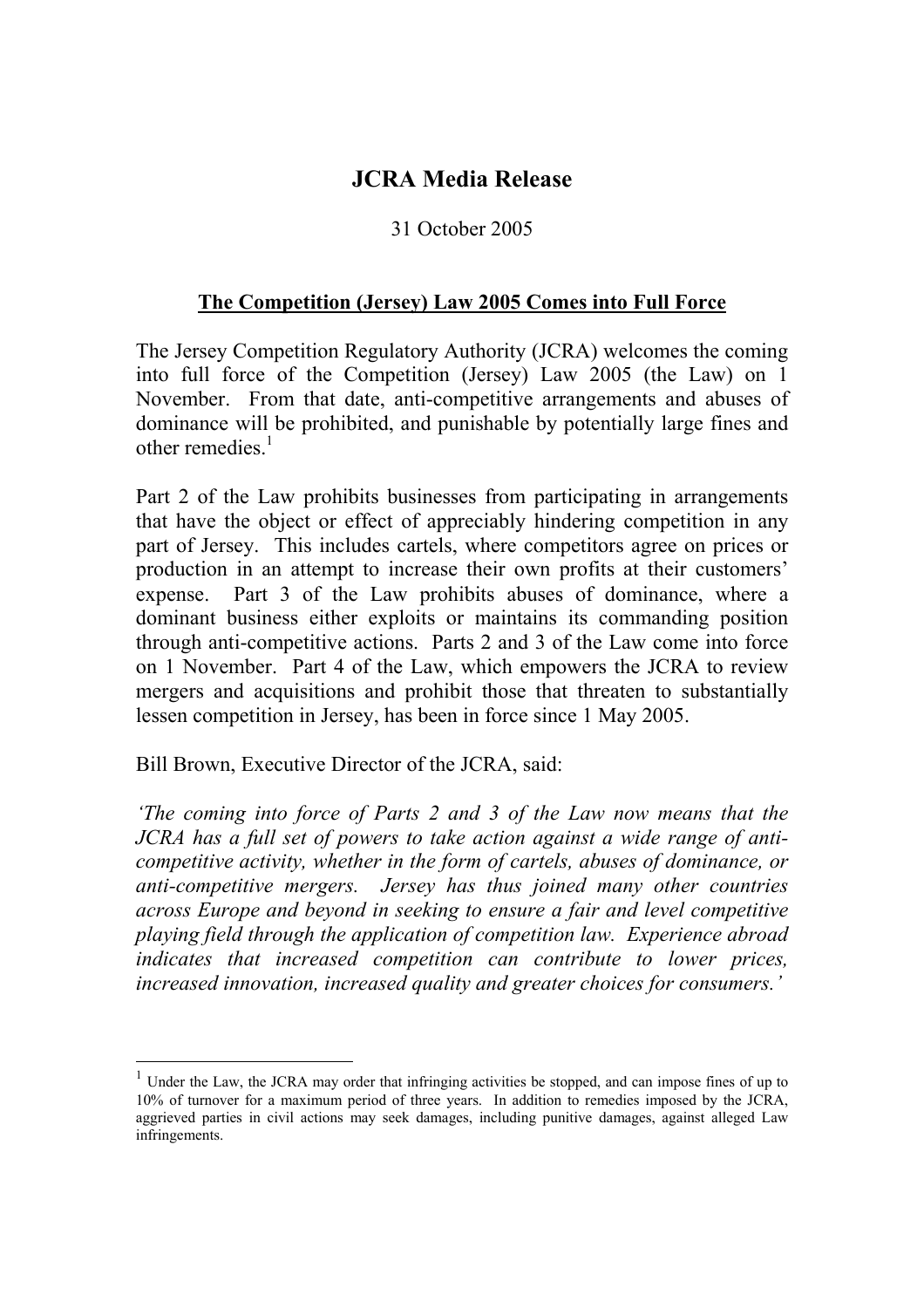The Law's prohibitions apply to any entity or individual carrying on a business in the Island, and cover States authorities to the extent they carry on a business.

Focussing on price-fixing as a particularly serious issue, Mr. Brown said:

*'Competition on price goes to the very heart of what the Competition Law seeks to protect. Thus, any arrangement among competitors that has the object or effect of inhibiting their ability to compete against each other on price raises the possibility of a serious breach of the Law, and potentially severe penalties. Stated simply, agreements to fix or raise prices are now illegal.'* 

Effective enforcement of the Law will depend, in large part, on the informed participation of consumers and businesses in Jersey. In preparation for the Law taking full effect, the JCRA has participated in numerous seminars and meetings with businesses, consumers, and States officials, in an attempt to explain the Law and the activities it prohibits. The JCRA also has published nine guidelines on the Law, all available on www.jcra.je, the most recent of which is on seeking guidance or exemptions under the Law from the JCRA. It also published last week its final cartel detection strategy, which offers either total immunity or a reduction in penalties to any business involved in a cartel that is prepared to disclose information about the cartel on a confidential basis to the JCRA.

## Mr. Brown concluded:

*'As a result of the JCRA's efforts to explain the Law and what it prohibits, we are hopeful that many businesses will comply voluntarily and end any actions that could be potential infringements. Businesses which are concerned that a proposed arrangement or practice may not be compliant can ask the JCRA for guidance, or in some cases an exemption. Also, our cartel detection programme creates strong incentives to report ongoing cartels to the JCRA. If your business is currently in a cartel and chooses to not report your activity to the JCRA, you run the risk of leaving your business exposed to potentially severe penalties for infringing the Law. For businesses that do not comply, the public has an important role to play in helping the JCRA detect anti-competitive activity. A complaint form to report anti-competitive activity is available on our website.'*